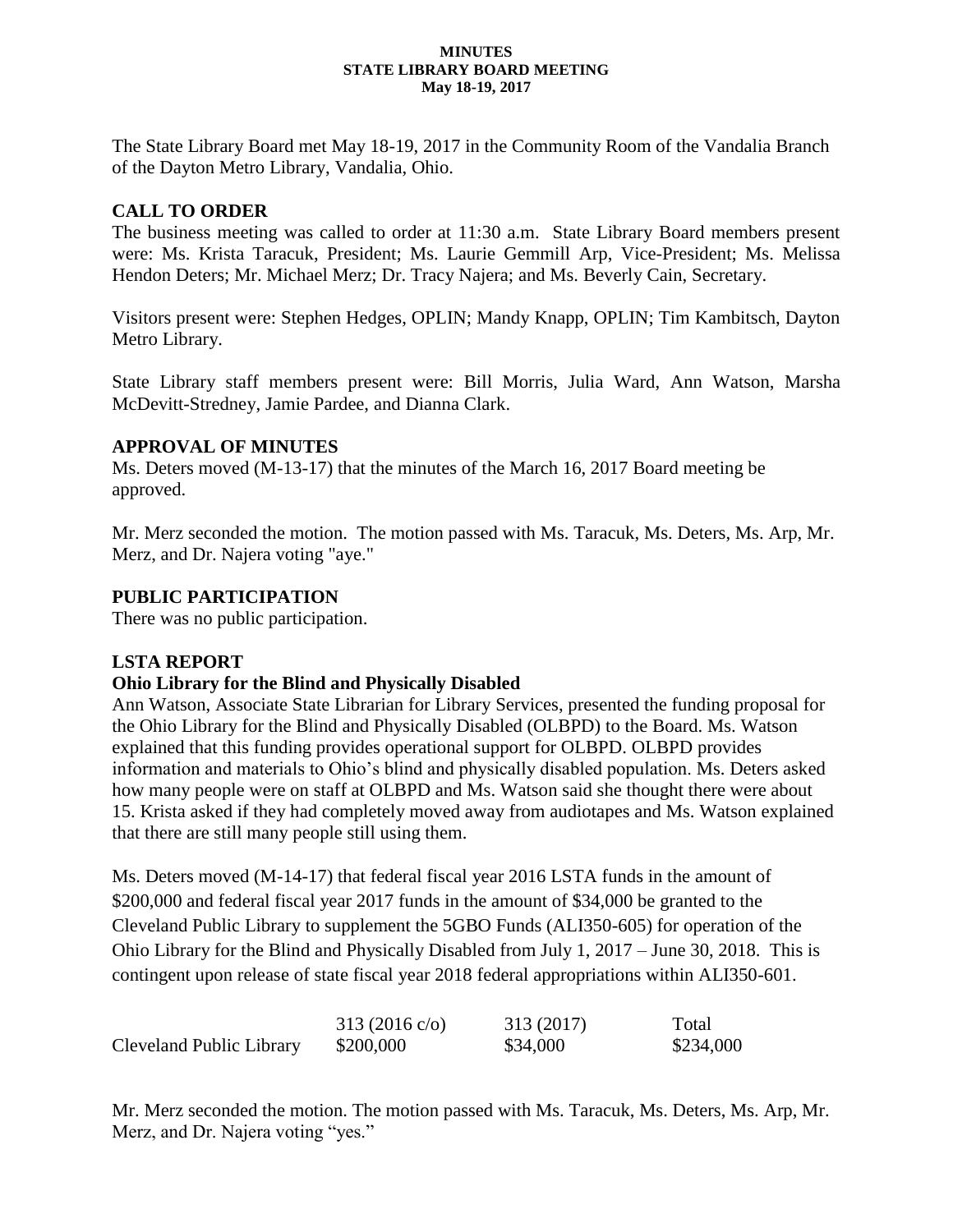### **LUNCH**

The Board and staff ate lunch and informally discussed matters of the day.

## **LSTA REPORT CONTINUED**

## **Libraries Connect Ohio Statewide Core Electronic Databases**

Stephen Hedges, Director of the Ohio Public Library Information Network (OPLIN), presented the funding request for the Libraries Connect Ohio (LCO) databases. LCO is a partnership between the State Library of Ohio, OPLIN, OhioLINK, and INFOhio. The partnership negotiates every five years with vendors and is cost efficient. This request is the fifth year of the current five-year cycle. Mr. Hedges explained that LSTA funding is the foundation for the LCO databases and the most stable source. The core collection of databases comprises the Ohio Web Library [\(http://ohioweblibrary.org\)](http://ohioweblibrary.org/). Users do not need to have a library card to access the databases. Ms. Taracuk asked if Ancestry changed the in-library restriction and Mr. Hedges said that he didn't think that would ever change. Ms. Deters asked if the State Library is confident about the status of IMLS funding and Ms. Cain explained that the funds for the current year are available and that FFY2018 is a complete unknown. Ms. Arp asked if LCO is comfortable with the five-year deal and Mr. Hedges explained that the partnership can get a better deal with a fiveyear commitment. He said it would be cleaner for the state budget to do two years at a time, and it may be worth exploring to see if there is a large difference between the two.

Mr. Merz moved (M-15-17) that a Library Services and Technology Act (LSTA) grant in the amount of \$1,600,000 be awarded to the Ohio State University for the Libraries Connect Ohio (OhioLINK, OPLIN, INFOhio) Statewide Core Electronic Databases. For the period of July 1, 2017 – September 30, 2017, \$1,000,000 will be awarded from FFY2016 funds. \$600,000 of the grant amount will be funded from FFY17 funds for the period of July 1, 2017 – June 30, 2018, contingent upon the release of SFY2018 appropriations from ALI 350-601.

Dr. Najera seconded the motion. The motion passed with Ms. Taracuk, Ms. Deters, Ms. Arp, Mr. Merz, and Dr. Najera voting "yes."

### **WELCOME**

Tim Kambitsch, Director of Dayton Metro Library, welcomed the State Library Board and staff to the Vandalia Branch of Dayton Metro Library. Mr. Kambitsch explained that the Vandalia Branch is one of seven new branches in the Dayton Metro Library System.

### **STATE LIBRARIAN'S REPORT Bicentennial Update**

Ms. Watson gave the Board an update on the State Library's bicentennial celebration. She explained that the exhibit at the State Library is almost complete, and the online exhibit at <http://bicentennial.library.ohio.gov/> is up and running. Julia Ward, Executive Secretary to the State Librarian's Office, mailed save the date cards for the open house event and designed an invitation to be sent at the end of June. Ms. Watson shared with the Board that the keynote speaker for the event is Dr. Kathryn Matthew, director of the Institute of Museum and Library Services (IMLS). The program will be first, followed by a reception with light refreshments and tours. Ms. Deters asked if there were plans in place with Dr. Matthew for the night before or the morning before the program, and Ms. Cain said the State Library will be working out details with her to see if that would be possible. Ms. Watson told the Board that there will be a bronze plaque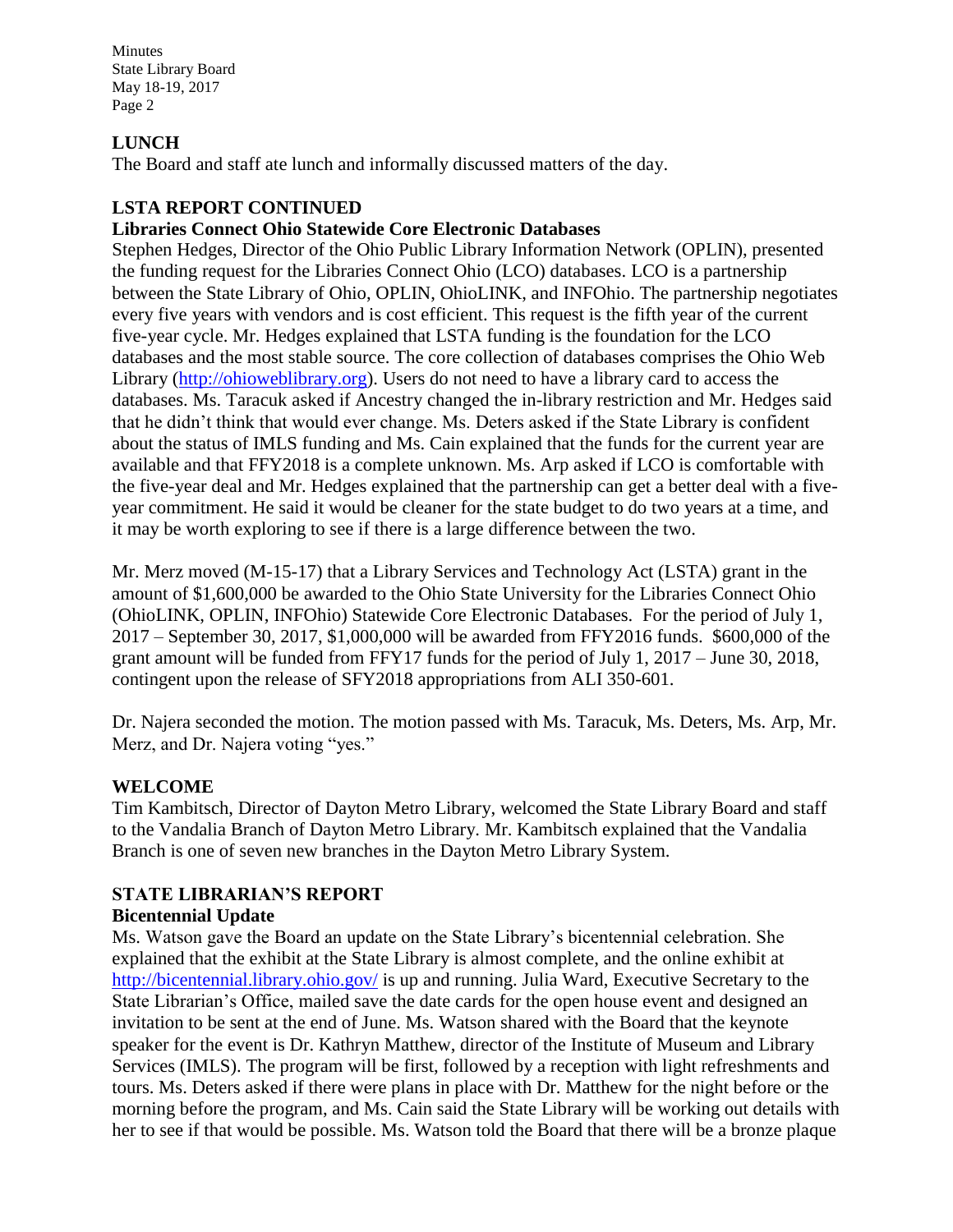made to commemorate the bicentennial. It will be unveiled at the July State Library Board meeting.

### **Budget Update**

Ms. Cain gave the Board an update on the State Library's budget. She explained that there are two different things happening right now in regards to State Library funding. The first is the federal funding through IMLS for the LSTA program. The federal government passed a continuing resolution so the State Library will receive LSTA funding through September 30. FFY 2018 is unknown as IMLS was zeroed out in the President's budget. Ms. Cain feels that there may be a cut to IMLS, but there is no support for eliminating the agency. She said that the State Library will keep in contact with Senators Brown and Portman as the budget process continues. Mr. Merz asked if there were any House members from Ohio who were strategically placed with regards to the budget and Ms. Cain said that there were not. She explained that the State Library had good meetings with several people on National Library Legislative Day and left valuable information about libraries and LSTA. The other piece of the State Library's funding is state funding. Ms. Cain explained that the state's revenue consistently came in below expectations and the House had to reduce the state's budget by \$800 million over the biennium. The House implemented a 1.5% across the board reduction. However, the State Library sustained a cut of 13.57%. Ms. Cain explained that the State Library had no indication that this kind of cut was coming. She reached out to Senators Sykes and Skindell who are members of the Senate Finance Committee and have been supportive of the State Library in the past explaining how devastating this cut would be and asking for funding to be restored to the level from the Governor's budget minus the 1.5% across the board reduction. Ms. Cain explained that the Ohioana Library was zeroed out of the budget, though Senator Gardner is introducing an amendment to get them put back as a line item in the State Library's budget. Dr. Najera asked if it was possible that a mistake was made at the Legislative Services Commission. Ms. Cain said it was possible but unlikely. Bill Morris, Governmental Affairs Coordinator, said that targeted cuts were made to other agencies as well. Ms. Cain explained that the State Library will cut its materials budget and will have to reduce staff. Ms. Arp asked if DataOhio was still in the works. Ms. Cain explained that it was still in the budget with an appropriation of \$10 million for grants and \$250,000 for administration for the State Library. Ms. Deters asked if the Board should vote to partially fund the Regional Library Systems with the projected lower amount. Ms. Cain said that they should fund the entire amount knowing that it may have to be reduced.

### **MORE Statewide Resource Sharing**

Ms. Cain gave the Board an overview of the Ohio Libraries Share: Moving Ohio Resources Everywhere (OLS:MORE) statewide resource sharing program. She explained that it is based on VDX software from OCLC and is funded with LSTA funds at no cost to libraries. At its inception, it was an innovative program with high usage. Over time, participation has dropped to only 49 libraries due to more library participation in consortia. Ms. Cain explained that the State Library felt that the program is no longer cost effective and plans to end it on June 30. The State Library will offer a round of consortia LSTA grants in the fall to allow stand-alone libraries to join existing consortia. SEO also offers a borrowers card for \$1000 which can be another option for libraries losing OLS:MORE. Ms. Cain said that participating libraries will be notified next week about the end of OLS:MORE.

# **The ABCs of Library Organizations**

In the interest of time, the Board decided to skip this agenda item.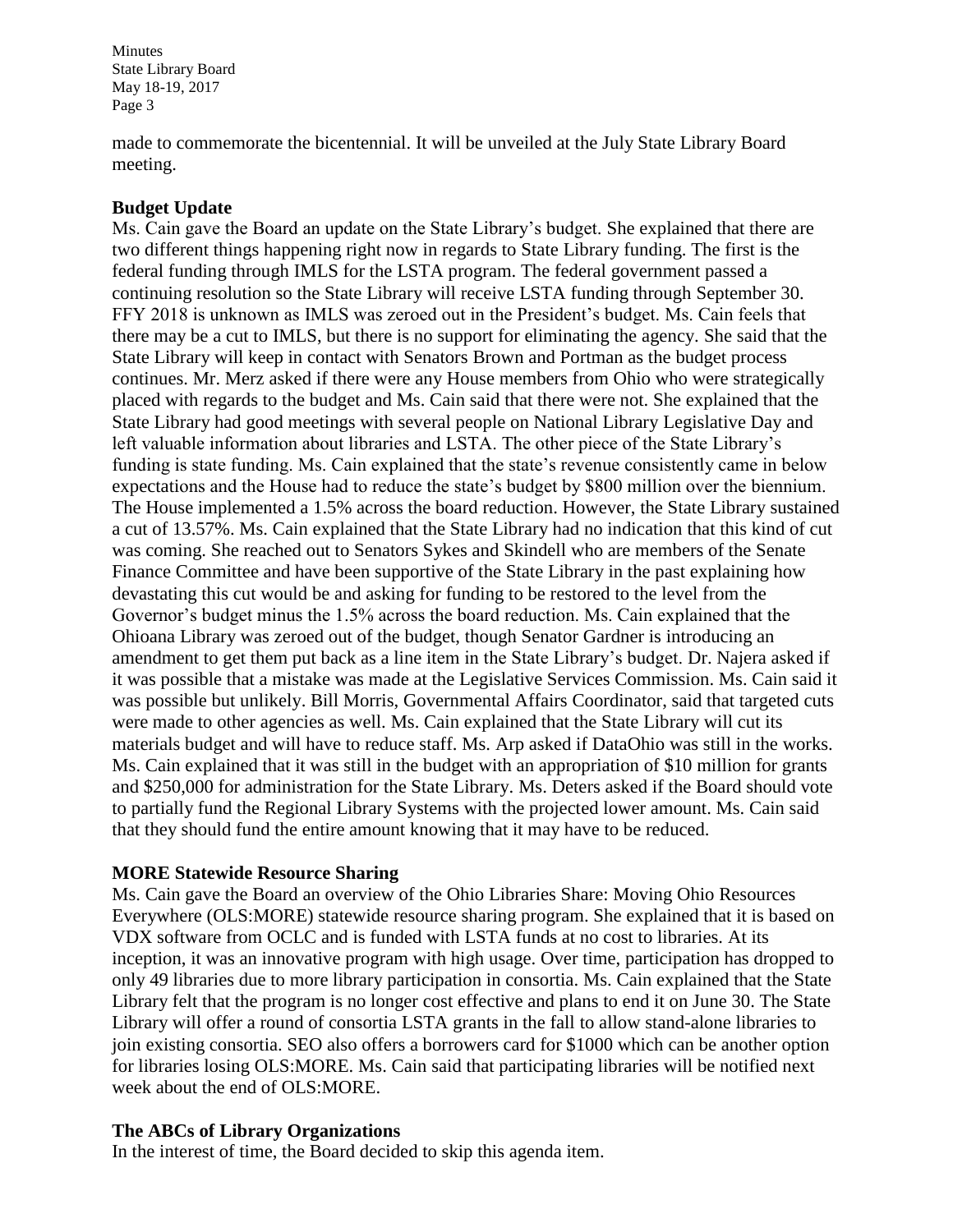#### **UNFINISHED BUSINESS**

There was no unfinished business.

### **NEW BUSINESS**

#### **State Subsidies**

Ms. Cain presented the state funding request for the Regional Library Systems to the Board. Funds are used for administration purposes. She explained that she is asking for them to be fully funded contingent upon their funding being restored. Ms. Arp asked if the State Library is happy with the Regional Library Systems' cooperation and Ms. Cain said that they are doing a good job of cooperating and not competing with each other.

Mr. Merz moved (M-16-17) that fiscal year 2018 General Revenue Funds in the amount of up to \$145,617.25 be granted to the Northeast Ohio Regional Library System (NEO-RLS) for operations from July 1, 2017 – June 30, 2018 contingent upon release of state fiscal year 2018 General Revenue Funds within ALI 350-502.

Ms. Deters seconded the motion. The motion passed with Ms. Taracuk, Ms. Deters, Ms. Arp, Mr. Merz, and Dr. Najera voting "yes."

Mr. Merz moved (M-17-17) that fiscal year 2018 General Revenue Funds in the amount of up to \$145,617.25 be granted to the Northwest Library District (NORWELD) for operations from July 1, 2017 – June 30, 2018 contingent upon release of state fiscal year 2018 General Revenue Funds within ALI 350-502.

Ms. Deters seconded the motion. The motion passed with Ms. Taracuk, Ms. Deters, Ms. Arp, Mr. Merz, and Dr. Najera voting "yes."

Dr. Najera moved (M-18-17) that fiscal year 2018 General Revenue Funds in the amount of up to \$145,617.25 be granted to the Southeast Ohio Regional Library System (SERLS) for operations from July 1, 2017 – June 30, 2018 contingent upon release of state fiscal year 2018 General Revenue Funds within ALI 350-502.

Mr. Merz seconded the motion. The motion passed with Ms. Taracuk, Ms. Deters, Ms. Arp, Mr. Merz, and Dr. Najera voting "yes."

Dr. Najera moved (M-19-17) that fiscal year 2018 General Revenue Funds in the amount of up to \$145,617.25 be granted to the Southwest and Neighboring Libraries (SWON Libraries) for operations from July 1, 2017 – June 30, 2018 contingent upon release of state fiscal year 2018 General Revenue Funds within ALI 350-502.

Mr. Merz seconded the motion. The motion passed with Ms. Taracuk, Ms. Deters, Ms. Arp, Mr. Merz, and Dr. Najera voting "yes."

Dr. Najera moved (M-20-17) that state fiscal year 2018 5GBO Funds in the amount of \$1,274,194 be granted to the Cleveland Public Library for the operation of the Ohio Library for the Bind and Physically Disabled from July 1, 2017 – June 30, 2018 contingent upon release of state fiscal year 2018 5GBO Funds within ALI350-605.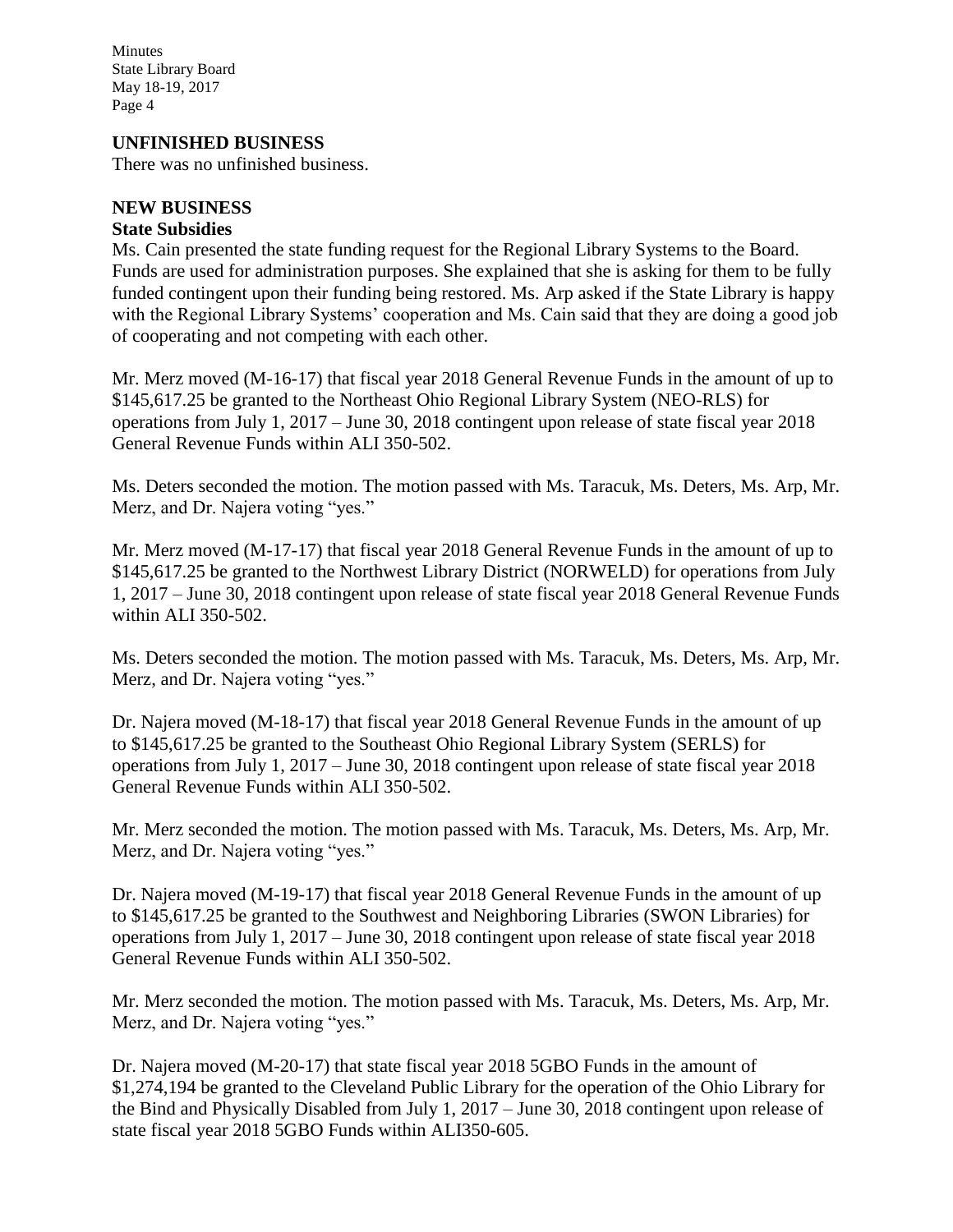Ms. Deters seconded the motion. The motion passed with Ms. Taracuk, Ms. Deters, Ms. Arp, Mr. Merz, and Dr. Najera voting "yes."

Ms. Deters left the meeting.

# **OPLIN Board Appointments**

Mr. Hedges presented recommendations for three appointments to the OPLIN Board. Thirteen nominations were received. Consideration was given to geographic location, size of libraries, and whether candidates are library staff members, directors, or trustees when choosing nominees.

Mr. Merz moved (M-21-17) that Jamie Black, Justin Bumbico, and Tara Sidwell be appointed to the Ohio Public Library Information Network (OPLIN) Board of Trustees for an initial term beginning July 1, 2017 and ending June 30, 2020.

Ms. Arp seconded the motion. The motion passed with Ms. Taracuk, Ms. Arp, Mr. Merz, and Dr. Najera voting "yes."

# **Approve Board Meeting Schedule for Fiscal Year 2019**

Ms. Cain presented the Board with the proposed Board meeting schedule for state fiscal year 2019. She explained that dates on the schedule are subject to change.

Mr. Merz moved (M-22-17) that the following State Library Board meeting schedule be approved for fiscal year 2019:

> July 19, 2018 October 18, 2018 December 11, 2018 January 17, 2019 March 21, 2019 May 16-17, 2019 (Board Development Conference – location to be determined)

Dr. Najera seconded the motion. The motion passed with Ms. Taracuk, Ms. Arp, Mr. Merz, and Dr. Najera voting "yes."

# **Bucyrus Public Library Boundaries**

Bill Morris, Government Affairs Coordinator, presented the Board with a boundary redefinition for Bucyrus Public Library. It included Jefferson Township which was not included in the original redefinition. He explained that it was a small technical change.

Mr. Merz moved (M-23-17) that the State Library Board proposes that the Bucyrus Public Library boundaries be redefined to include the following:

Bucyrus, Dallas (excluding the portion that is Ridgedale School District), Holmes, Liberty, Tod (excluding those portions that are Upper Sandusky School District), Texas (excluding the portion that is Mohawk School District), Lykens, and Whetstone Townships from Monnett-Chapel Road East to Shearer Road North to S.R 19 East to S.R. 602 North into Jefferson Township, Crestline Road East to Beck Road North to Lower-Leesville Road West to S.R 602 to the Whetstone Township Border.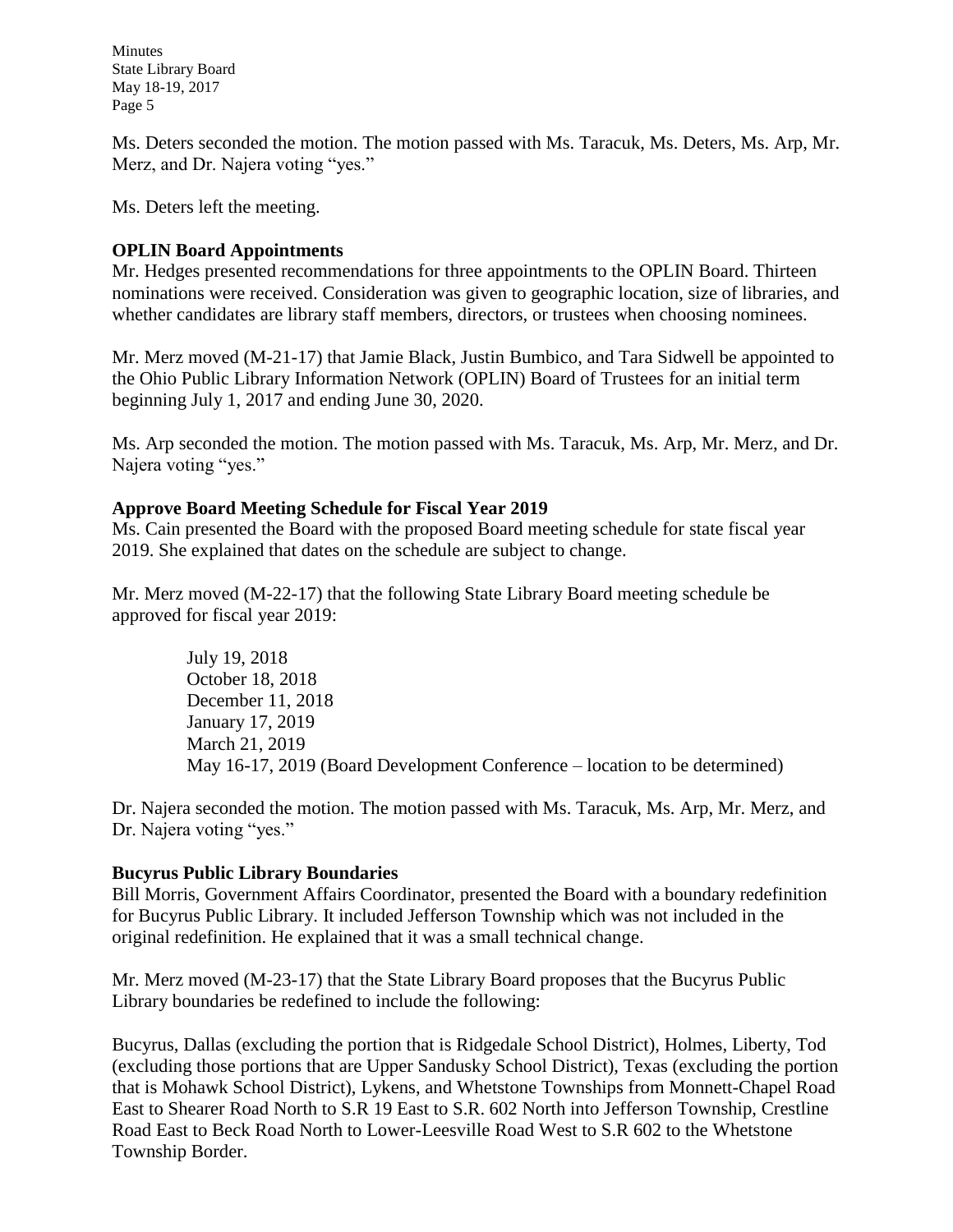Ms. Arp seconded the motion. The motion passed with Ms. Taracuk, Ms. Arp, Mr. Merz, and Dr. Najera voting "yes."

### **Retirement Resolutions**

Ms. Cain presented the Board with three retirement resolutions, one for a staff member of the State Library and two for prominent members of the Ohio library community.

Mr. Merz moved (M-24-17) for adoption of the following retirement resolutions:

**WHEREAS**, Marcy Welsh has provided the State Library of Ohio with over 29 years of service as Computer Operator & Library Assistant; and

**WHEREAS**, Marcy Welsh began her career at the SEO Library Center before library automation systems were available; and

**WHEREAS**, Marcy Welsh played a vital role in the support of the automation of library services for SEO Consortium members & participated in four software upgrades & many library migrations; and

**WHEREAS**, Marcy Welsh successfully adapted to new services and technologies with the growth of the SEO Consortium over her career; and

**WHEREAS**, Marcy Welsh provided great customer service to the staff and customers of the 93 library systems that are members of the SEO Consortium; and

**WHEREAS**, Marcy Welsh contributed behind the scenes to the success of numerous services offered by the State Library and the SEO Library Center & Consortium with her willingness to expand her knowledge and participate on any project or service;

**NOW, THEREFORE, BE IT RESOLVED**, that on this day, May 18, 2017, the State Library Board on behalf of the State Library of Ohio and its customers, hereby thanks Marcy Welsh for her efforts, appreciates her contributions to the services and programs of the State Library of Ohio, congratulates her on her retirement, and wishes her the best in the future.

**WHEREAS**, Don Barlow has served with distinction and dedication as a leader in the Ohio library community for 29 years; and

**WHEREAS**, Don Barlow has directed the Westerville Public Library since 1988, leading the library through a period of unprecedented growth and achievement, including being named as a Library Journal Five Star Library nine times; and

**WHEREAS**, Don Barlow gave unsparingly of his time, energy, knowledge, and leadership to make the Westerville Public Library a leader in technological innovation among Ohio libraries, including being the first public library in Ohio to offer Internet access in 1993 and, one year later, developing the first website for an Ohio library; and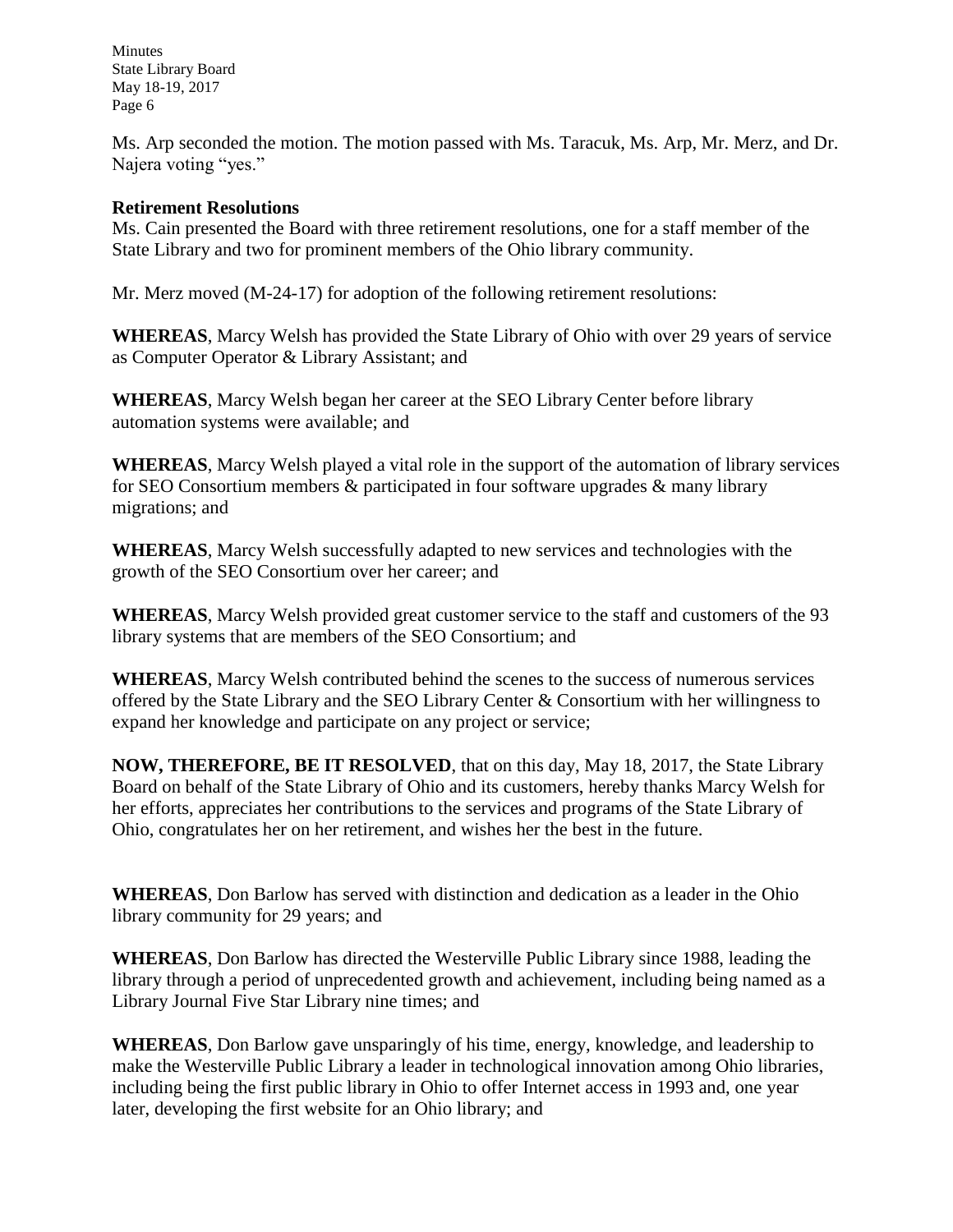**WHEREAS**, Don Barlow was instrumental in the development and administration of Search Ohio, to facilitate and expand resource sharing among public libraries and members of OhioLINK; and

**WHEREAS**, Don Barlow has provided guidance and leadership to the Ohio and national library communities, serving on boards and committees with the Public Library Association, OCLC, OHIONET, the Ohio Library Council, and the Ohio Public Library Information Network;

**NOW, THEREFORE, BE IT RESOLVED**, that the members of the Board of the State Library of Ohio, meeting in regular session this 18th day of May, 2017, at Vandalia, Ohio, express their individual and collective gratitude and appreciation for Don Barlow.

**WHEREAS**, Joe Palmer has served with distinction and dedication as a leader in the Ohio library community for over 26 years; and

**WHEREAS**, Joe Palmer has directed the Mansfield/Richland County Public Library since 1991, leading the library through a period of unprecedented growth and achievement, including building new libraries in the communities of Bellville and Ontario; and

**WHEREAS**, Joe Palmer has given unsparingly of his time, energy, knowledge, and leadership to bring stability and innovation to the Mansfield/Richland County Public Library, including developing an adult literacy program and starting the First Call 211 program to assist community members in need of food and clothing; and

**WHEREAS**, Joe Palmer has provided guidance and leadership to the Ohio library community, serving and/or leading boards and committees within the Ohio Library Council, NEO-RLS, the Ohio Public Library Information Network, and the State Library's State Librarian Search Committee; and

**WHEREAS**, Joe Palmer has been recognized for his contributions and leadership to Ohio libraries as the recipient of the Ohio Library Council's Hall of Fame Librarian Award in 2004;

**NOW, THEREFORE, BE IT RESOLVED**, that the members of the Board of the State Library of Ohio, meeting in regular session this 18th day of May, 2017, at Vandalia, Ohio, express their individual and collective gratitude and appreciation for Joe Palmer.

Ms. Arp seconded the motion. The motion passed with Ms. Taracuk, Ms. Arp, Mr. Merz, and Dr. Najera voting "yes."

# **TOUR**

The Board and staff traveled to the new Dayton Metro Library and received a tour from Director Tim Kambitsch.

# **DINNER**

The Board and staff went to dinner and informally discussed matters related to the meeting.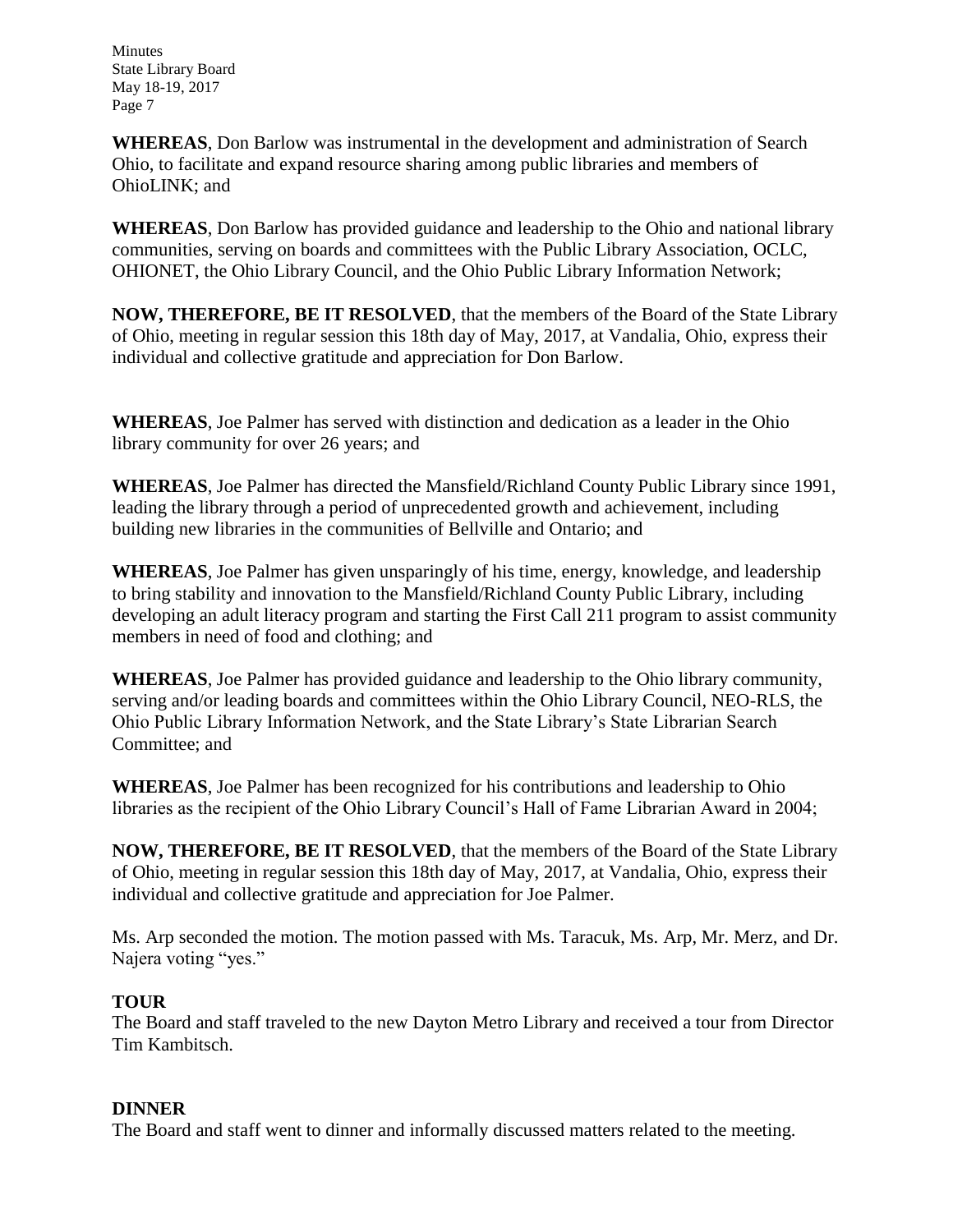### **Friday, May 19, 2017**

The State Library Board members continued the meeting in order on Friday, May 19, 2017 at 9:45 a.m. State Library Board members present were: Ms. Krista Taracuk, President; Ms. Laurie Gemmill Arp, Vice-President; Mr. Michael Merz; Dr. Tracy Najera; and Ms. Beverly Cain, Secretary.

Visitors present were: Kate McCartney, Marysville Public Library; Sagoree Chatterjee, Public Library of Cincinnati and Hamilton County; Megan Cooper, Dayton Metro Library; Steve Moser, Dayton Metro Library; and Terri Stringer, Dayton Metro Library.

State Library staff members present were: Bill Morris, Julia Ward, Ann Watson, Jamie Pardee, Dianna Clark, Marsha McDevitt-Stredney, Janet Ingraham Dwyer, Gregg Gassman, Cindy Boyden, and Kirstin Krumsee.

### **THE STATE LIBRARIANS**

Marsha McDevitt-Stredney, Director of Marketing and Communications, presented the Board with information about the 34 State Librarians from 1817 to present. As part of the State Library's bicentennial celebration, Dr. McDevitt-Stredney conducted in-depth research for a display about the State Librarians. She explained that the position started as a political appointment and therefore State Librarians didn't stay in the position for long. She found that many of the former State Librarians had newspaper backgrounds. It wasn't until 1921 that a professional librarian held the position. There have been only three female State Librarians, one of whom was an interim from 1963-1966. Dr. McDevitt-Stredney brought many historical documents and items and invited the Board and staff to look at them.

### **PUBLIC LIBRARY PARTICIPATION IN THE SUMMER FOOD SERVICE PROGRAM**

Janet Ingraham Dwyer, Youth Services Consultant, presented the Board with information about the State Library's participation in the Summer Food Service Program (SFSP). Ms. Ingraham Dwyer explained that the SFSP is funded by the United States Department of Agriculture and exists to ensure children have lunch during the summer months. She said that one in five children has food insecurity. There are many libraries across the state who participate as SFSP sites. Ms. Ingraham Dwyer said that the State Library became involved in the program in 2014. She explained that the State Library's role is to inform libraries in the state about the SFSP and how they can become sites.

Gregg Gassman, Library Assistant, explained to the Board the process that the State Library went through to try to expand the SFSP throughout Ohio. He said that 80% of Ohio's libraries have branches in eligible zones. Letters were sent to libraries letting them know of their eligibility status and encouraged libraries who wanted to participate to contact the State Library for information. Mr. Gassman said that the response to the mailing was overwhelmingly positive.

Sagoree Chatterjee of the Public Library of Cincinnati and Hamilton County shared her library's very successful SFSP experience with the Board. Through the program, Ms. Chatterjee's branch became a dynamic force in the community.

Kate McCartney of Marysville Public Library also shared her library's successful SFSP experience with the Board. Marysville Public Library is the largest site in the state and the first site in Union County.